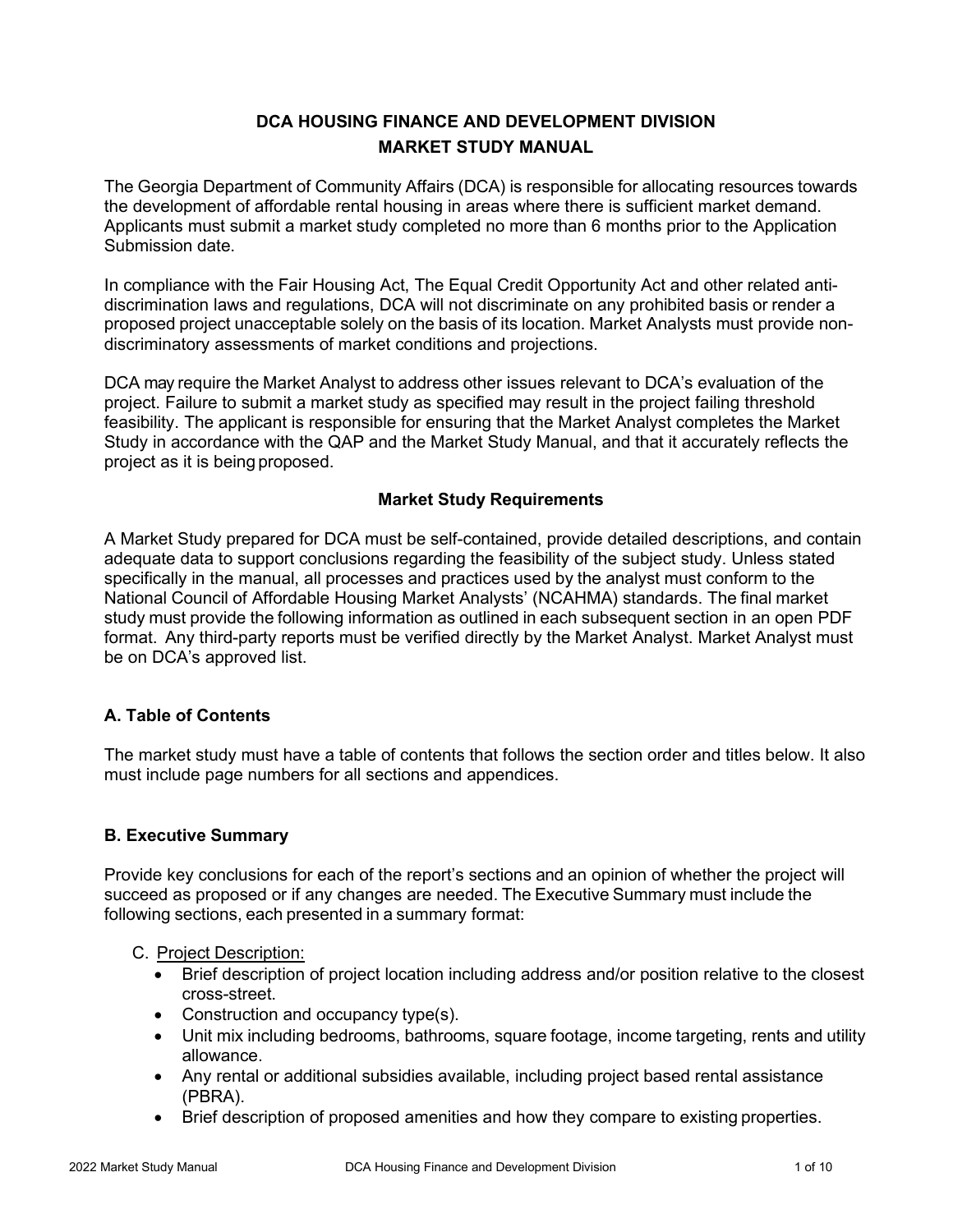### D. Site Description/Evaluation:

- A brief description of physical features of the site and adjacent parcels.
- A brief overview of the neighborhood land composition (residential, commercial, industrial, agricultural).
- A discussion of site access and visibility.
- Any significant positive or negative aspects of the subject site.
- A brief summary of the site's proximity to neighborhood services including shopping, medical care, employment concentrations, public transportation, etc.
- A brief discussion of public safety, including comments on local perceptions, maps, or statistics of crime in the area.
- An overall conclusion of the site's appropriateness for the proposed development.
- E. Market Area Definition:
	- A brief definition of the Primary Market Area (PMA) including boundaries of the market area and their approximate distance from the subject property.
- F. Community Demographic Data:
	- Current and projected household and population counts for the PMA.
	- Household tenure including any trends in rental rates.
	- Household income level.
	- Impact of foreclosed, abandoned and vacant, homes and commercial properties in the PMA.
- G. Economic Data:
	- Trends in employment for the county and/or region based on the number of jobs in the county rather than the county's employed labor force.
	- Employment by sector for the market area.
	- Unemployment trends for the county and/or region for the past 5 years.
	- A brief discussion of any recent or planned major employment contractions or expansions.
	- An overall conclusion regarding the stability of the county's overall economic environment including an opinion if the current economic environment will negatively impact the demand for additional or renovated rental housing.
- H. Affordability and Demand Analysis:
	- Number of renter households who are income qualified for the proposed development given retention of current tenants (occupied only), the proposed unit mix, income targeting, and rents (age qualified renter households for senior projects).
	- Overall estimate of demand based on DCA's demand methodology.
	- Capture rates including:
		- o Overall project.
		- o All LIHTC units excluding any PBRA or market rate units.
		- o By AMI targeting.
		- o By bedroom type.
	- A conclusion regarding the achievability of these captures rates
- I. Competitive Rental Analysis
	- An analysis of the competitive properties in the PMA.
	- Number of properties.
	- Rent bands for each bedroom type proposed.
	- Average market rents.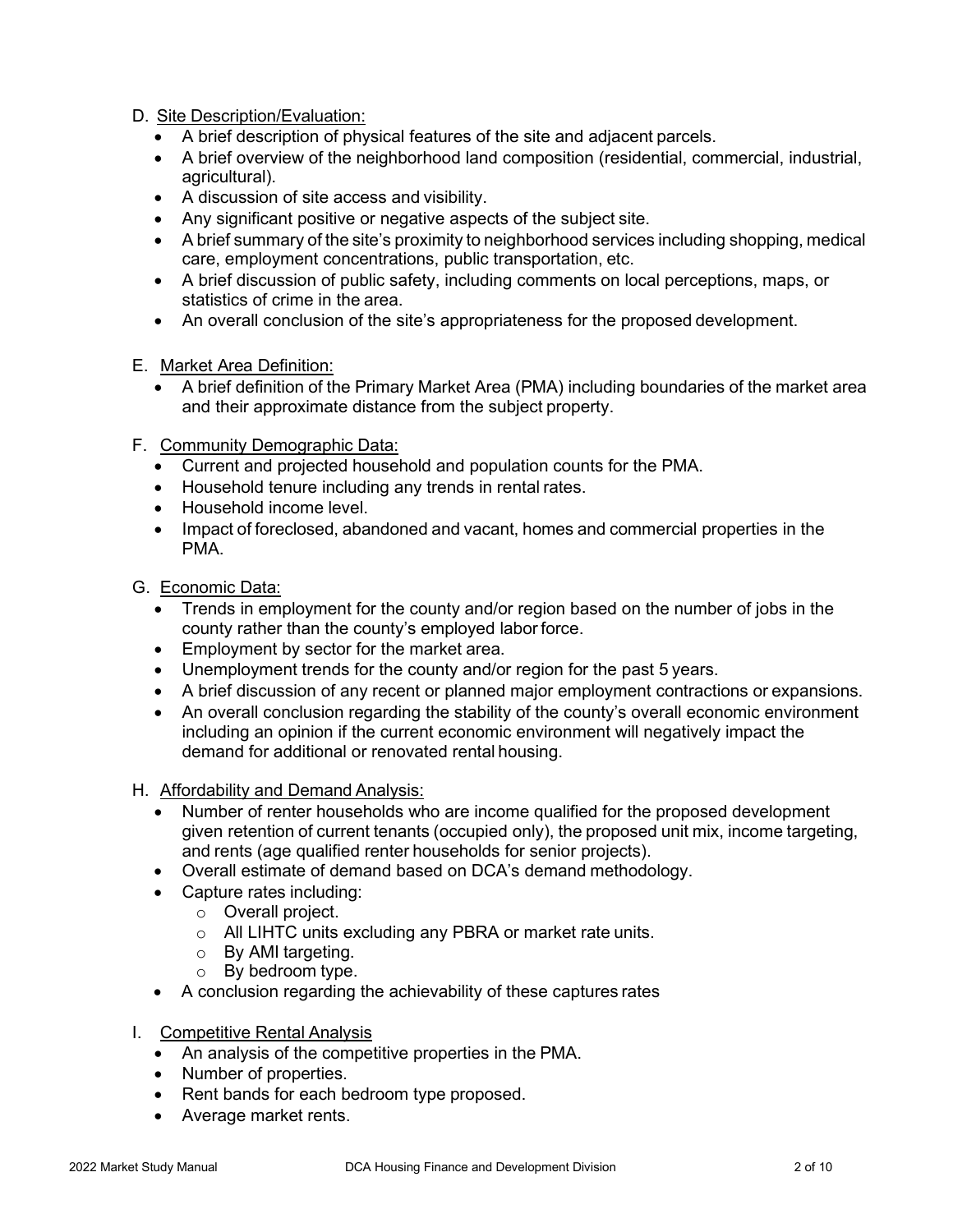- J. Absorption/Stabilization Estimate:
	- An estimate of the number of units expected to be leased at the subject property, on average, per month.
	- Number of months required for the project to stabilize at 93% occupancy.
	- Estimate of stabilization occupancy and number of months to achieve that occupancy rate

#### K. Interviews

- L. Overall Conclusion: Potential for success of the proposed development.
- M. Summary Table: The following tables must be completed by the analyst and included in the executive summary

|                                                     |                            |                   |                     |                                                           | <b>Summary Table:</b>         |                  |                     |                                               |        |  |  |
|-----------------------------------------------------|----------------------------|-------------------|---------------------|-----------------------------------------------------------|-------------------------------|------------------|---------------------|-----------------------------------------------|--------|--|--|
| Development Name:                                   |                            |                   |                     | Total # Units:                                            |                               |                  |                     |                                               |        |  |  |
| Location:                                           |                            |                   |                     | # LIHTC Units:                                            |                               |                  |                     |                                               |        |  |  |
| PMA Boundary:                                       |                            |                   |                     |                                                           |                               |                  |                     |                                               |        |  |  |
|                                                     |                            |                   |                     | <b>Farthest Boundary Distance to</b><br>Subject:<br>miles |                               |                  |                     |                                               |        |  |  |
|                                                     |                            |                   |                     |                                                           |                               |                  |                     |                                               |        |  |  |
|                                                     |                            |                   |                     | <b>RENTAL HOUSING STOCK (found on page</b>                |                               |                  |                     |                                               |        |  |  |
| <b>Type</b>                                         |                            |                   |                     | # Properties                                              | <b>Total Units</b>            |                  | <b>Vacant Units</b> | Average<br><b>Occupancy</b>                   |        |  |  |
|                                                     | All Rental Housing         |                   |                     |                                                           |                               |                  |                     |                                               | $\%$   |  |  |
|                                                     | <b>Market-Rate Housing</b> |                   |                     |                                                           |                               |                  |                     |                                               | %      |  |  |
| Assisted/Subsidized Housing not<br>to include LIHTC |                            |                   |                     |                                                           |                               |                  |                     |                                               | %      |  |  |
| <b>LIHTC</b>                                        |                            |                   |                     |                                                           |                               |                  |                     |                                               | $\%$   |  |  |
| <b>Stabilized Comps</b>                             |                            |                   |                     |                                                           |                               |                  |                     |                                               | $\%$   |  |  |
| Properties in Construction &<br>Lease Up            |                            |                   |                     |                                                           |                               |                  |                     |                                               | $\%$   |  |  |
| <b>Subject Development</b>                          |                            |                   |                     |                                                           | <b>Achievable Market Rent</b> |                  |                     | <b>Highest Unadjusted</b><br><b>Comp Rent</b> |        |  |  |
| #<br><b>Units</b>                                   | #<br><b>Beds</b>           | #<br><b>Baths</b> | <b>Size</b><br>(SF) | <b>Proposed</b><br><b>Rent</b>                            | Per<br><b>Unit</b>            | Per<br><b>SF</b> | Advan<br>tage       | <b>Per Unit</b>                               | Per SF |  |  |
|                                                     |                            |                   |                     | \$                                                        | \$                            | \$               | $\frac{0}{0}$       | \$                                            | \$     |  |  |
|                                                     |                            |                   |                     | \$                                                        | \$                            | \$               | $\frac{0}{0}$       | \$                                            | \$     |  |  |
|                                                     |                            |                   |                     | \$                                                        | \$                            | \$               | $\frac{0}{0}$       | \$                                            | \$     |  |  |
|                                                     |                            |                   |                     | \$                                                        | \$                            | \$               | $\frac{9}{6}$       | \$                                            | \$     |  |  |
|                                                     |                            |                   |                     | \$                                                        | \$                            | \$               | $\%$                | \$                                            | \$     |  |  |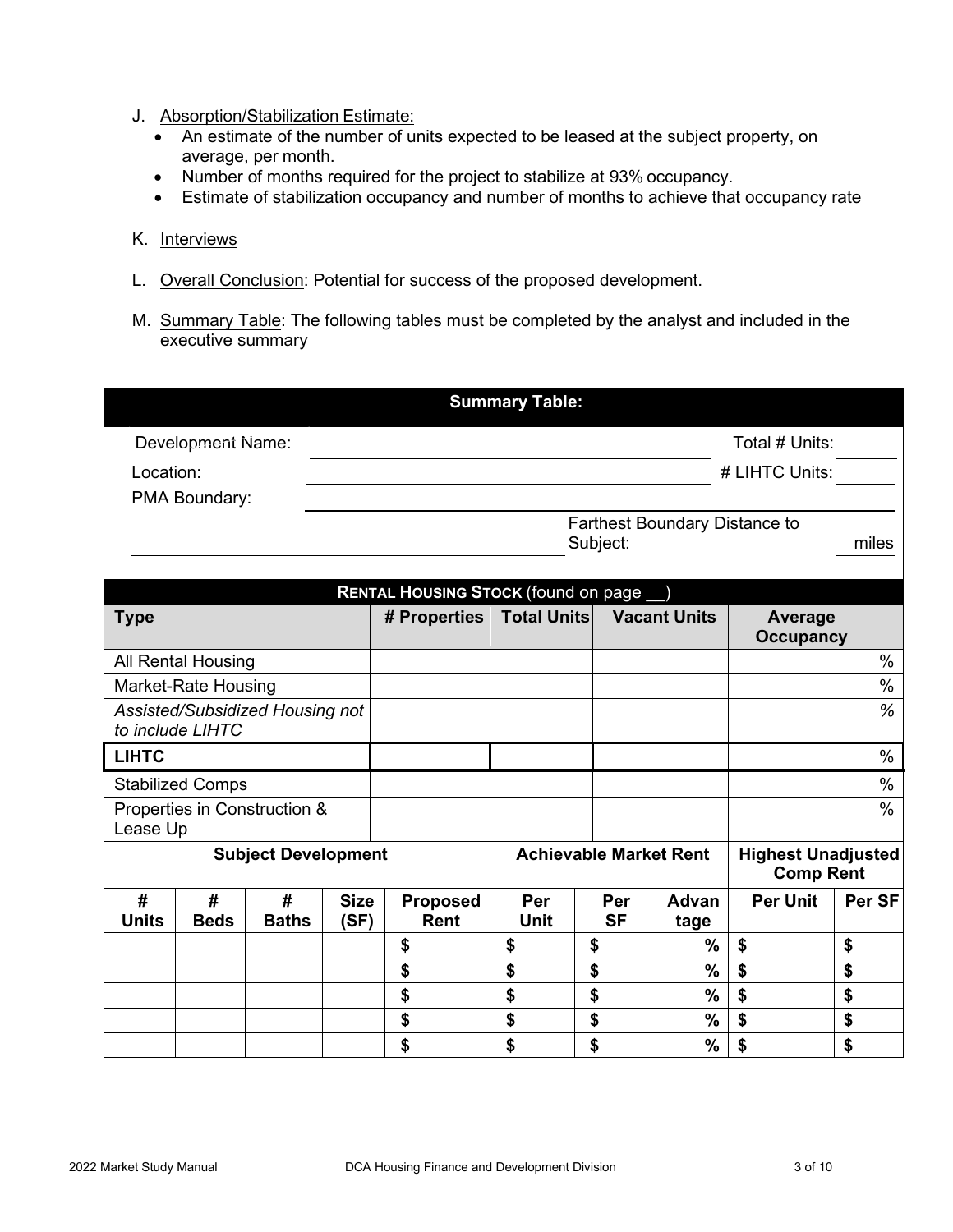| <b>CAPTURE RATES</b> (found on page |     |     |     |                                  |  |                |  |  |
|-------------------------------------|-----|-----|-----|----------------------------------|--|----------------|--|--|
| <b>Targeted Population</b>          | 30% | 50% | 60% | <b>Market-</b><br>Other:<br>rate |  | <b>Overall</b> |  |  |
| <b>Capture Rate</b>                 |     |     |     |                                  |  |                |  |  |

## **C. Project Description**

- **1.** Project address and location.
- **2.** Construction type: New Construction, Demolition- Reconstruction, Rehab, Adaptive Reuse, Historic Rehab
- **3.** Occupancy Type: Family, Elderly, Housing for Older Persons, Special Needs.
- **4.** Special Population Target (if applicable).
- **5.** Number of units by bedroom type and income targeting (AMI).
- **6.** Unit size, number of bedrooms and structure type (i.e. townhouse, garden apartment)
- **7.** Rents and Utility Allowances.
- **8.** Existing or proposed project based rental assistance.
- **9.** Proposed development amenities (i.e. washer/dryer hookups, dishwasher, computer center).
- **10.** For rehab and demolition-reconstruction proposals, current occupancy levels, rents being charged, and tenant incomes, if available, as well as detailed information with regard to the scope of work planned. Scopes of work must include an estimate of the total and per unit construction cost.
- **11.** Projected placed in service date.

Information provided in this section must not conflict with the Application submitted to DCA.

### **D. Site Evaluation**

- **1.** The Market Analyst preparing the report must physically visit the site, all of the comparable properties, and the market area in general. The date of the site visit and site inspector must be noted.
- **2.** Physical features of the site and adjacent parcels, including positive and negative attributes.
- **3.** The site's physical proximity to surrounding roads, transportation (including bus stops), amenities, employment, and community services.
- **4.** Labeled photographs of the subject property (front, rear and side elevations, on- site amenities, interior of typical units, if available), of the neighborhood, and street scenes with a description of each vantage point.
- **5.** A map clearly identifying the project and proximity to neighborhood amenities. A listing of the closest shopping areas, schools, employment centers, medical facilities and other amenities that would be important to the target population and the proximity in miles to each.
- **6.** The land use and structures of the area immediately surrounding the site including significant concentrations of residential, commercial, industrial, vacant, or agricultural uses; comment on the condition of these existing land uses.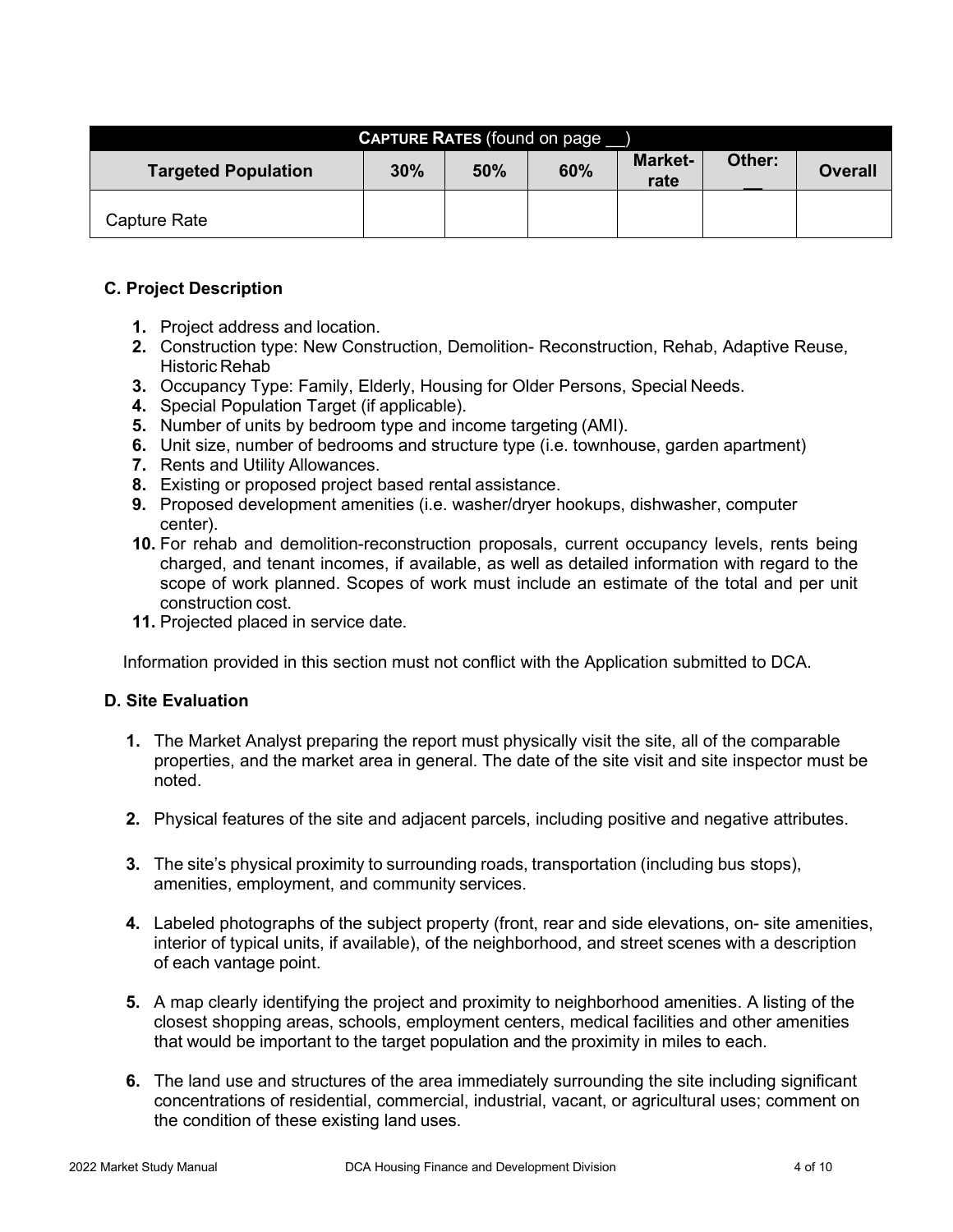- **7.** Any public safety issues in the area, including local perceptions of crime, crime statistics, or other relevant information.
- **8.** A map identifying (1) proposed, (2) in construction, and (3) placed-in-service low-income housing including, but not limited to the following:
	- a. 4%/bond & 9% tax credit
	- b. Rural Development
	- c. Public Housing
	- d. DCA HOME funded
	- e. Sec. 1602 Tax Credit Exchange program
	- f. USDA financed
	- g. Georgia Housing Trust Fund of the Homeless financed properties
	- h. HUD 202 or 811
	- i. Project Based Rental Assistance (PBRA).

Indicate proximity in miles of these properties to the proposed site.

- **9.** Any road or infrastructure improvements planned or under construction in the PMA.
- **10.** Vehicular and pedestrian access, ingress/egress, and visibility of site.
- **11.** Overall conclusions about the site as it would relate to marketability of the planned development.

#### **E. Market Area**

Primary Market Area (PMA): the geographical area from which comparable properties and potential renters are expected to be drawn during the forecast period, including the income levels and rent- toincome ratio(s) assumed in the study.

- **1.** The PMA must be clearly outlined, and the subject property identified on a map.
- **2.** The narrative must describe the approximate market area boundaries relative to the subject site and provide their rationale, taking into account the following:
	- a. political and natural boundaries;
	- b. socioeconomic characteristics;
	- c. the experience of the comparable multifamily developments; and
	- d. the overall perception of the desirability of renting in the proposed development (based on interviews and research).

Projects that have larger PMAs or unusual boundary shapes must have a detailed explanation. The PMA must be as homogeneous and proportioned as possible.

- **3.** Gross demand from the primary market must be carefully defined to limit the effect of the overlapping population concentrations.
- **4.** Analysts may not simply use a radius. Use of the gravity model is appropriate in rural areas.

The NCHMA best practice paper on establishing market areas is an additional reference.

### **F. Community Demographic Data**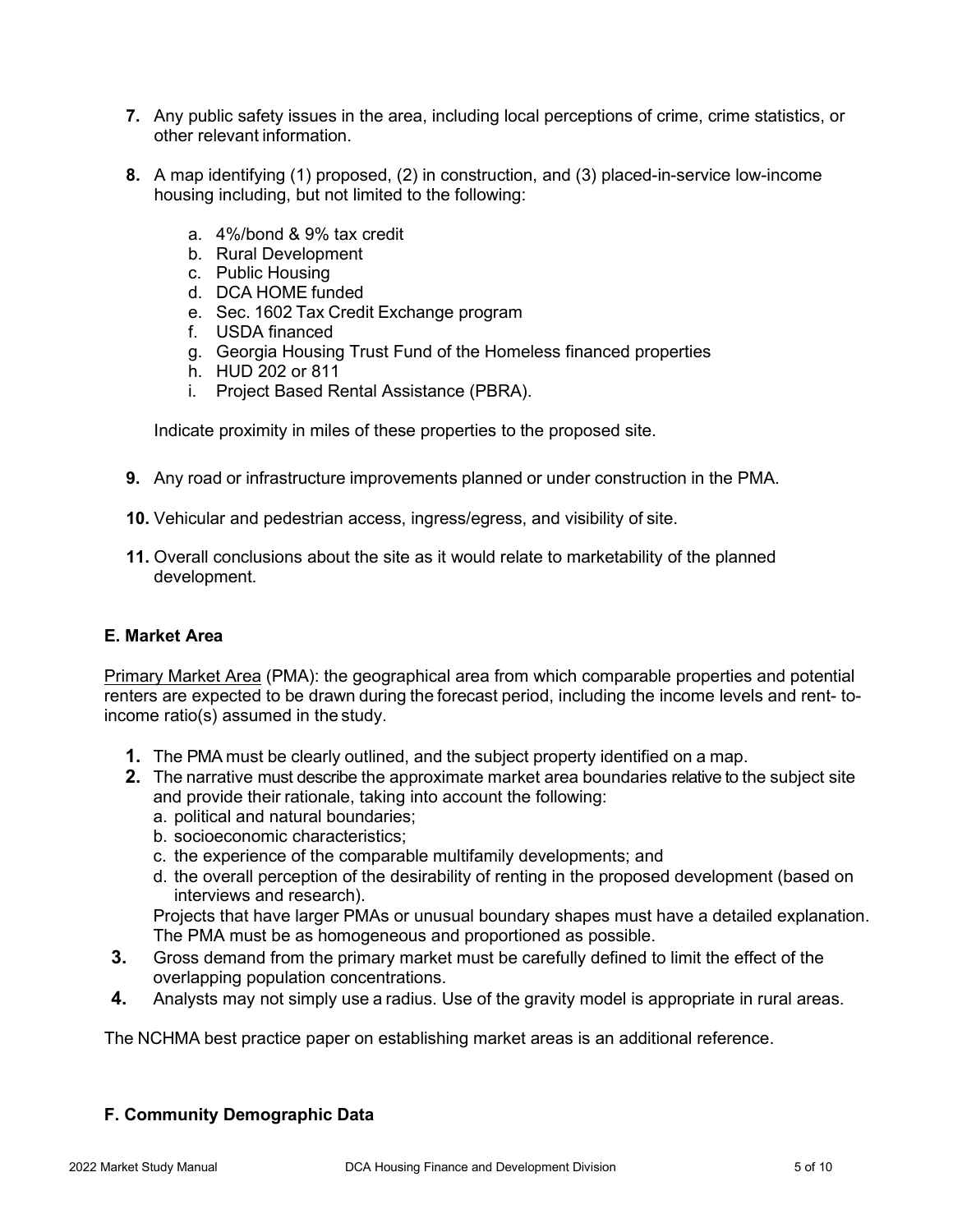The Market Study must provide the following demographic information for the PMA (historical and current data/estimates). Include data on population and households at the proposed time of market entry. Projections must be based on current data; Census data and latest updates from the American Community Survey (ACS) and prepared by a reputable source such as Claritas, the State Data Center, or the U.S. Census/American FactFinder (include a copy of the source data in a table format and identify the source).

If applicable, provide the reasoning for not agreeing with the projections, along with substitute projections and methodology. Both numbers and percentages must be shown for the data below. Include annualized growth figures and a narrative description of the data presented, including overall conclusions.

- **1.** Population Trends
	- Total Population.
	- Population by age group.
	- Number of Senior (HFOP & Elderly) and non-elderly (for elderly projects).
	- If a special needs population is proposed, provide additional information on population growth patterns specifically related to the population.
- **2.** Household Trends
	- Total number of households and the average household size.
	- Household by tenure; the number of owner and renter households. (If appropriate, breakout by elderly and non-elderly).
	- Households by income. (Elderly proposals must reflect the income distribution of elderly households only).
	- Renter households by number of persons in the household.
	- Elderly Households populations will be based on households 62 years or older according to the Census.
	- Housing for Older Persons Households populations will be based on households who are 55 years or older according to the Census.

# **G. Employment Trend**

- **1.** Total jobs (also known as "covered employment") in the county or region; the number of jobs physically located in the county and is different from the Civilian Labor Force.
- **2.** Total jobs by industry—numbers and percentages (i.e. manufacturing: 150,000 (20%)).
- **3.** The major current employers, product or service, total employees, anticipated expansions, contractions in their workforces, as well as newly planned employers and their impact on employment in the market area.
- **4.** Unemployment trends, total workforce figures, and number and percentage unemployed for the county (also known as "civilian labor force" statistics) for the past ten years.
- **5.** A map of the site and location of major employment concentrations.
- **6.** A narrative analysis of data provided, including overall conclusions, is required. Relate data to impact on housing demand.

# **H. Affordability & Demand Analysis**

- **1.** Income Restrictions**:**
	- a. Include data for each income group targeted. For example, if the project targets families at 50% and 60% of the AMI, demand projections using the above methodology must be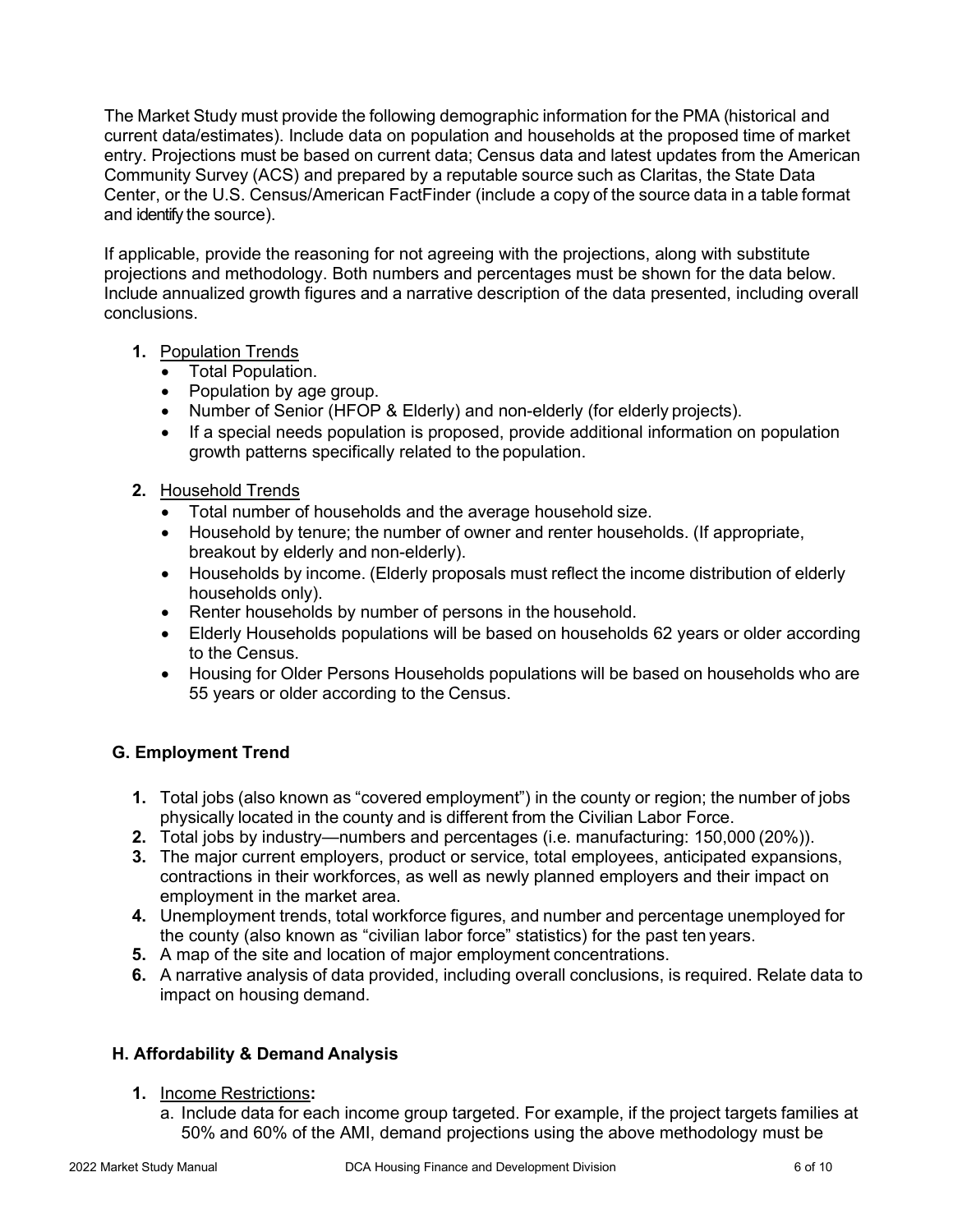provided for both income groups.

- b. The maximum allowable AMI level per household for all bedroom types will be based on a standard of 1.5 persons per bedroom for family developments (rounded up to the next whole number) and a *maximum* of 2 persons per household for Elderly or Housing for Older Person developments.
- **2.** Affordability**:**
	- a. Assume family households are able to pay no more than 35% of gross income towards total housing expenses and that senior households are able to pay no more than 40%.
	- b. The demand analysis must clearly indicate the minimum and maximum income range for each targeted group. For market rate units, the analyst must make reasonable determination of maximum income level beyond which a household would not likely be a participant in the rental market and clearly state the assumption used.
- **3.** Demand**:** Analyze demand from:
	- a. new households in the market area, forecasted with an established growth rate;
	- b. occupied households (deduct current tenants who are expected, as per Relocation Plan, to return from property unit count prior to determining capture rates);
	- c. rent-burdened households;
	- d. households in substandard housing;
	- e. elderly homeowners likely to convert to renters (if applicable);
	- f. target population (age, income group, household size); and
	- g. proposed unit mix.
- **4.** Calculate net demand from total demand, less the supply of competitive vacant or pipeline units.
	- a. Competitive units: those of a similar size and configuration that provide alternative housing to a similar tenant population at rent levels comparable to those proposed.
	- b. Supply must include all competitive units in properties not yet reached stabilized occupancy, including those recently funded by DCA, proposed for funding for a bond allocation from DCA, and existing or planned in conventional rental properties.
- **5.** Calculate capture rates by dividing number of units by the net demand for each unit and bathroom size and AMI percent.

|                  |                                    | Income<br><b>Units</b> | #Units<br><b>Proposed Demand</b> | <b>Total</b> | <b>Supply</b> | Net<br><b>Demand</b> | Capture<br>Rate | Avg.<br>Market<br>Rent | Market<br><b>Rents</b><br><b>Band</b> | <b>Proposed</b><br>Rent |
|------------------|------------------------------------|------------------------|----------------------------------|--------------|---------------|----------------------|-----------------|------------------------|---------------------------------------|-------------------------|
| (Include)        | (Breakdown<br>by # of<br>Bedrooms) |                        |                                  |              |               |                      |                 |                        |                                       |                         |
| section for      |                                    |                        |                                  |              |               |                      |                 |                        |                                       |                         |
| each % AMI       |                                    |                        |                                  |              |               |                      |                 |                        |                                       |                         |
| group for        |                                    |                        |                                  |              |               |                      |                 |                        |                                       |                         |
| totals by        |                                    |                        |                                  |              |               |                      |                 |                        |                                       |                         |
| Bedroom)         |                                    |                        |                                  |              |               |                      |                 |                        |                                       |                         |
| <b>Bedroom</b>   | (Breakdown                         |                        |                                  |              |               |                      |                 |                        |                                       |                         |
| Overall          | by # of                            |                        |                                  |              |               |                      |                 |                        |                                       |                         |
|                  | Bedrooms)                          |                        |                                  |              |               |                      |                 |                        |                                       |                         |
|                  | (list out                          |                        |                                  |              |               |                      |                 |                        |                                       |                         |
| <b>TOTAL</b> for | totals by %                        |                        |                                  |              |               |                      |                 |                        |                                       |                         |
| Project          | AMI income                         |                        |                                  |              |               |                      |                 |                        |                                       |                         |
|                  | group)                             |                        |                                  |              |               |                      |                 |                        |                                       |                         |

### Capture Rate Analysis Chart: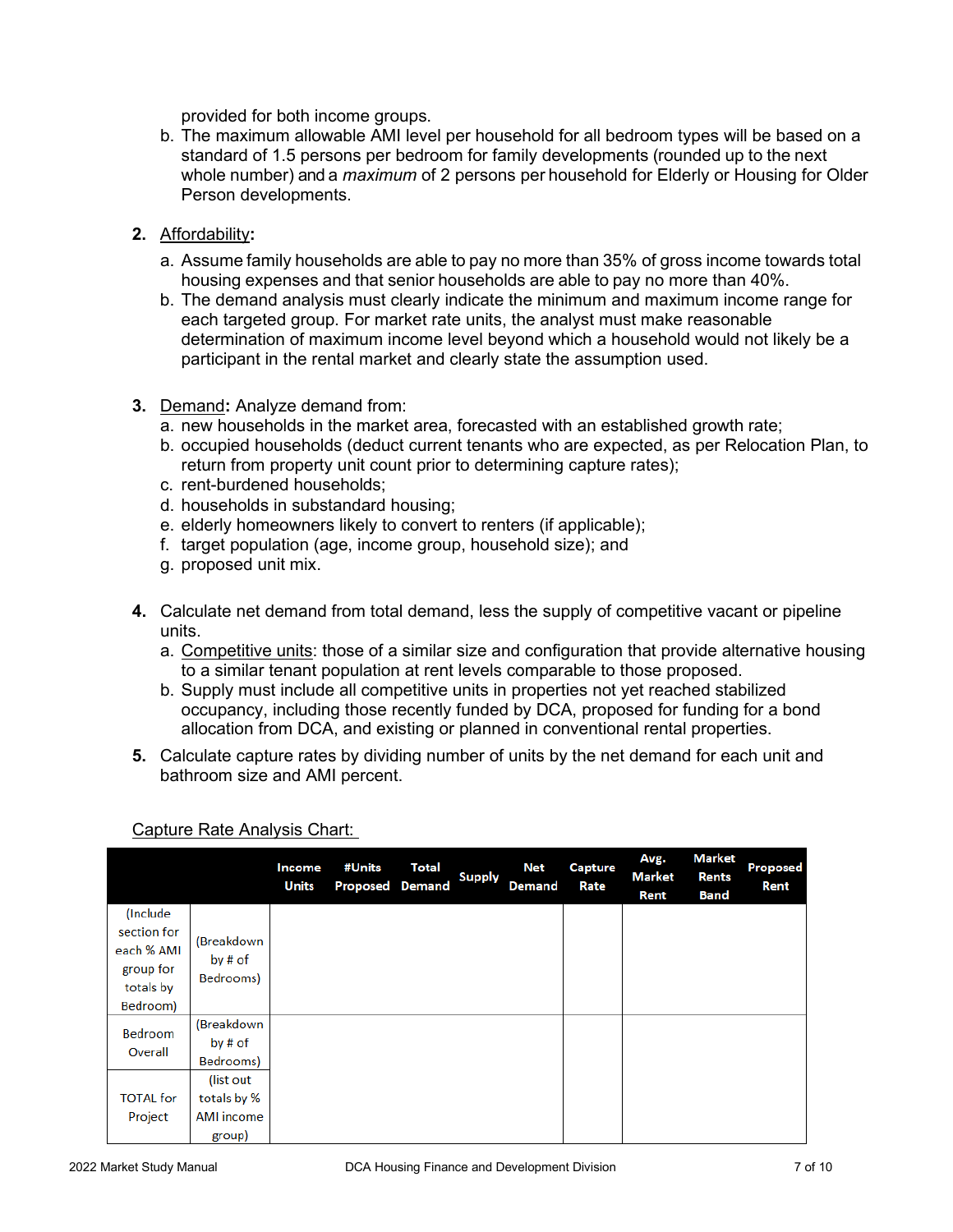# **I. Competitive Rental Analysis**

The analyst must visit all competitive properties to discuss occupancies, rental rates, demand drivers, etcetera with either the Property Manager, the Assistant Manager, and/or other knowledgeable persons. The analyst must analyze all multifamily projects - proposed, in construction, and placed-inservice.

Information on DCA funded, awarded/allocated, and under review are available here:

- <https://arcg.is/a41WL>
- [https://www.dca.ga.gov/safe-affordable-housing/rental-housing-development/housing-tax](https://www.dca.ga.gov/safe-affordable-housing/rental-housing-development/housing-tax-credit-program-lihtc/qualified-0)[credit-program-lihtc/qualified-0](https://www.dca.ga.gov/safe-affordable-housing/rental-housing-development/housing-tax-credit-program-lihtc/qualified-0)

The analysis must include the following:

- 1. all competitive rental properties that can be considered true alternatives;
- 2. all subsidized low-income developments in the PMA; and
- 3. all properties within two (2) miles of the subject property or ten (10) miles for Rural properties.

The analyst must also determine which developments in the market area are most directly comparable. The analyst must provide a separate list for the properties included in the supply calculation and provide adequate information for the reader to evaluate these units to the proposed development. All properties included in the supply calculation must be clearly shown on the rent competitive map and notated as such.

In rural areas lacking sufficient multifamily rental comparables, provide data on single-family rentals, rental trailer homes, duplexes, and single-family homes where potential tenants are currently living.

Comparable property: representative of the rental housing choices in the subject property's PMA and is similar in construction, size, amenities or age to the subject. These may be either market-rate or rent-restricted properties.

Competitive property: comparable to the subject property and competes at similar rent levels, and tenant profile, such as age, family or income.

- **1.** The following information must be included for each competitive property. This information must be provided in a comparable framework with the proposed project in addition to providing a page of information for each competitive property (e.g., charts that show the proposed project's rents, square footage, amenities, etc. as compared to the other projects).
	- Name and address.
	- Name, title, and phone number of contact person and date contact was made.
	- Description of property (e.g., unit type, unit size, unit mix, interior amenities, exterior amenities, structure type, etc.).
	- Photographs.
	- Square footage for each competitive unit type.
	- Monthly rents and the utilities included in the rents for each unit type.
	- Project age and current physical condition based upon a cursory exterior inspection.
	- Concessions given, if any. Concessions must be explained and their impact.
	- Current vacancy rates, historic vacancy factors, waiting lists and turnover rates, broken down by bedroom size and structure type.
	- Number of units receiving rental assistance, descriptionof assistance as project or tenant based.
	- Lease-up history.
- **2.** An analysis of the vouchers available in the Market Area, including if vouchers go unused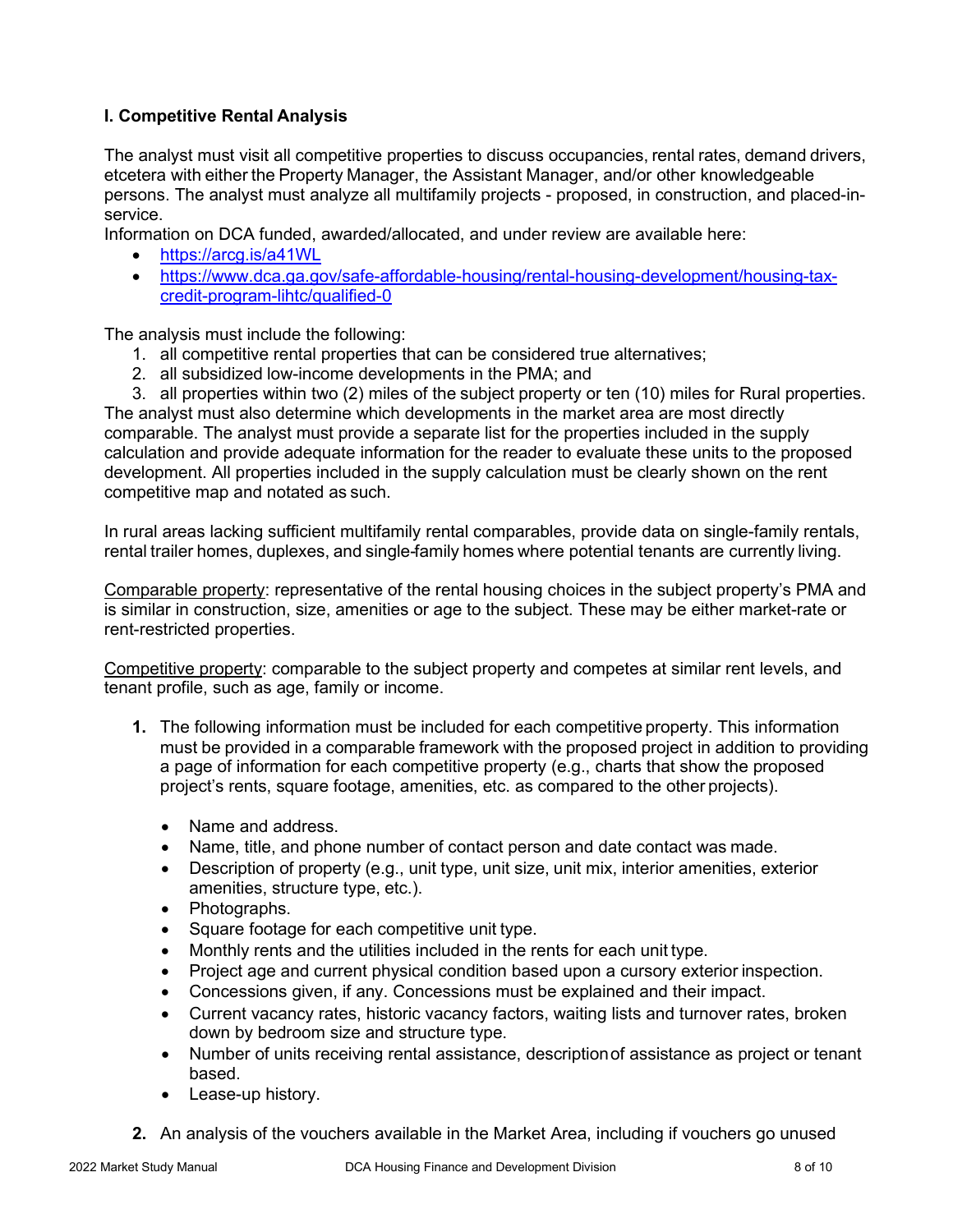and whether waitlisted households are income-qualified and when the list was last updated.

- **3.** If the proposed development represents an additional phase of an existing housing development, include a tenant profile and information on a waiting list of the existing phase.
- **4.** A map showing the competitive projects including all awarded/allocated and in development LIHTC and Bond projects —within the market area.
- **5.** An assessment as to the quality and compatibility of the proposed amenities to what is currently available in the market.
- **6.** Consider tenancy type. If comparable senior units do not exist in the PMA, provide an overview of family-oriented properties, or vice versa. Account for differences in amenities, unit sizes, and rental levels.
- **7.** Provide the name, address/location, name of owner, number of units, unit configuration, rent structure, estimated date of market entry, which unit size and AMIs are comparable, and any other relevant market analysis information of developments in the planning, rehabilitation, or construction stages. If there are none, provide a statement to that effect.
- **8.** Provide documentation and diagrams on how the projected initial rents for the project compare to the rental range for competitive projects within the PMA and provide an achievable market rent and rent advantage for each of the proposed unit types.

Rent advantage must be at least 10% for 60% AMI or lower AMI designations.

70% or 80% AMI rents must be below achievable market rent. If rents on the 70% and 80% units deviate from the rent advantage requirement, Analyst must thoroughly describe why the rent advantage is sufficient, including whether:

- a. the market area is one in which demand exceeds supply (as evidenced by the performance of the existing properties).
- b. the capture rate for those specific Average Income units is low (see the following discussion).
- c. household growth is positive; or
- d. the subject property's quality and features exceed the market-rate standard for the PMA.

Market rent: the rent an apartment, without rent or income restrictions or rent subsidies, would command in the open market considering location, features, and amenities. Market rent must be adjusted for concessions and owner paid utilities included in the rent.

Achievable Market Rent: the market rent of comparable properties adjusted to make them comparable to the subject's features, determined by unit sizes and bath configuration.

Rent advantage: comparison of the proposed rents to the achievable market rate rent (achievable market rent – proposed rent) / proposed rent.

- **9.** Rental trends in the PMA, including average occupancy (tenure) trends for the last 5 years and projection for next 2 years.
- **10.** Impact of foreclosed, abandoned and vacant, single and multifamily homes, and commercial properties in the PMA.